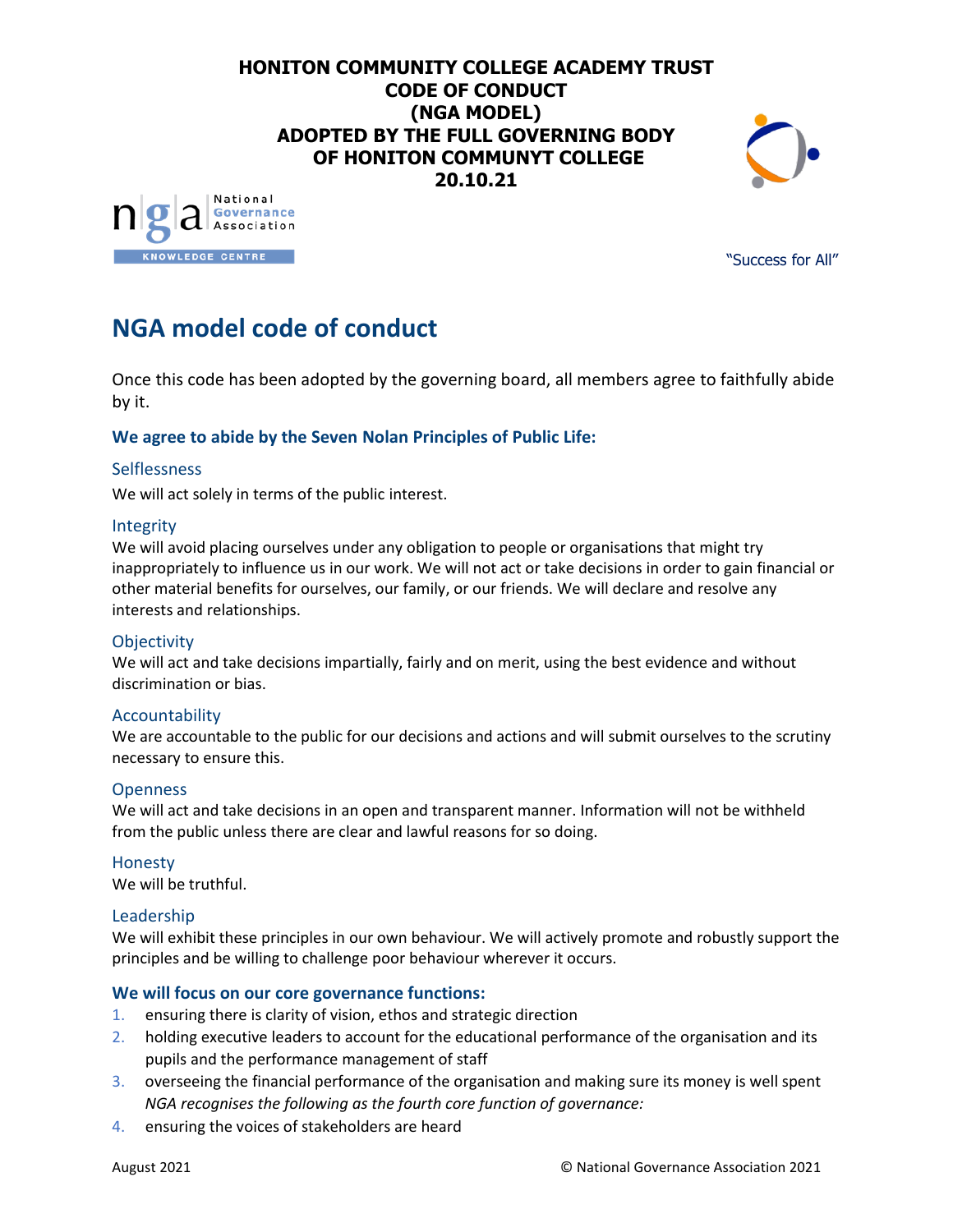

#### **As individual board members, we agree to:**

#### Fulfil our role & responsibilities

- 1. We accept that our role is strategic and so will focus on our core functions rather than involve ourselves in day-to-day management.
- 2. We will fulfil our role and responsibilities as set out in our [scheme of delegation.](https://www.nga.org.uk/Knowledge-Centre/Governance-structure-roles-and-responsibilities/Academy-trusts/Scheme-of-delegation.aspx)
- 3. We will develop, share and live the ethos and values of our College.
- 4. We agree to adhere to College/trust policies and procedures as set out by the relevant governing documents and law.
- 5. We will work collectively for the benefit of the College.
- 6. We will be candid but constructive and respectful when holding senior leaders to account.
- 7. We will consider how our decisions may affect the College and local community.
- 8. We will stand by the decisions that we make as a collective.
- 9. Where decisions and actions conflict with the Seven Principles of Public Life or may place pupils at risk, we will speak up and bring this to the attention of the relevant authorities.
- 10. We will only speak or act on behalf of the board if we have the authority to do so.
- 11. We will fulfil our responsibilities as a good employer, acting fairly and without prejudice.
- 12. When making or responding to complaints we will follow the established procedures.
- 13. We will strive to uphold the College's / trust's reputation in our private communications (including on social media).
- 14. We will not discriminate against anyone and will work to advance equality of opportunity for all.

# Demonstrate our commitment to the role

- 1. We will involve ourselves actively in the work of the board, and accept our fair share of responsibilities, serving on committees or working groups where required.
- 2. We will make every effort to attend all meetings and where we cannot attend explain in advance why we are unable to.
- 3. We will arrive at meetings prepared, having read all papers in advance, ready to make a positive contribution and observe protocol.
- 4. We will get to know the College well and respond to opportunities to involve ourselves in College activities.
- 5. We will visit the College and when doing so will make arrangements with relevant staff in advance and observe College and board protocol.
- 6. When visiting the College in a personal capacity (for example, as a parent or carer), we will continue to honour the commitments made in this code.
- 7. We will participate in induction training and take responsibility for developing our individual and collective skills and knowledge on an ongoing basis.
- 8. We will not express personal opinions relating to the College or staff within the College on social media. (1)

# Build and maintain relationships

- 1. We will develop effective working relationships with College leaders, staff, parents and other relevant stakeholders from our local community/communities.
- 2. We will express views openly, courteously and respectfully in all our communications with board members and staff both inside and outside of meetings.